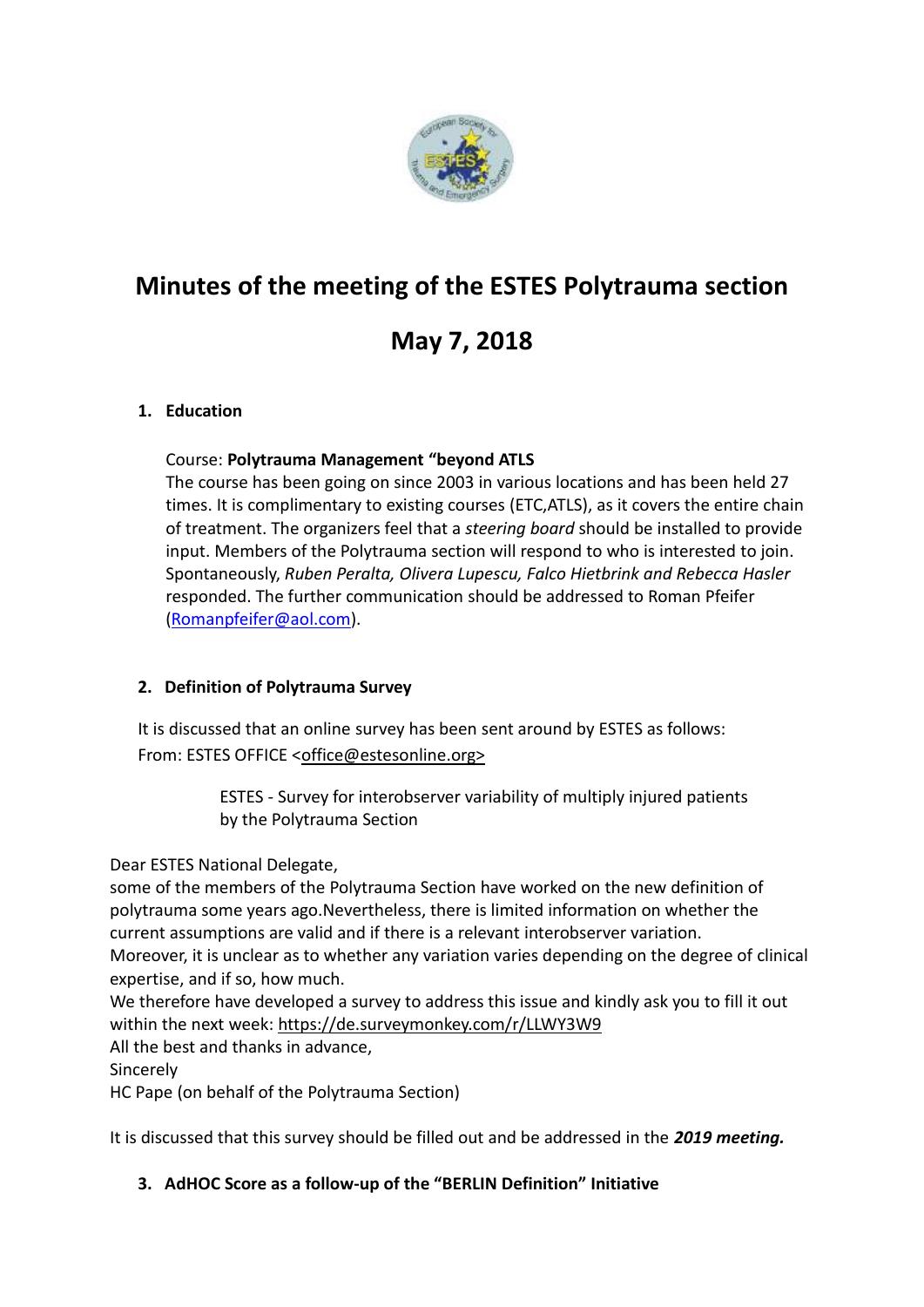The use of the Berlin definition showed that an assessment score is required to allow safe and easy assessment of patients, ideally independent of ISS. As pointed out by R. Lefering in 2014, ISS is not regularly available in the ER. Therefore, a new scoring system to was developed (Knoepfel A, Pfeifer R, Lefering R, Pape HC, Traumaregister DGU)

to assess patients early after injury, it is independent of the ISS and covered by the following parameters:

AdHOC (Age, Head injury, Oxygenation, Coagulation) score.

| <b>Adhoc Score</b> |                                                                                                                                                                                                               |
|--------------------|---------------------------------------------------------------------------------------------------------------------------------------------------------------------------------------------------------------|
| Age                | age > 65 years (21.8%)                                                                                                                                                                                        |
| Head               | $GCS < 12$ (33.5%);<br>irregular pupils (40.8 %); irregular light reaction (35.6%)                                                                                                                            |
| Oxygen             | lactate >4 (33.4%),; base deficit <6 (34.6 %), Horovitz ratio<br>(paO <sub>2</sub> /FiO <sub>2</sub> ) < or = 200; (28.5%) shock (sysBP <= 90mmHg)<br>(33.7 %); blood transfusion (27.9%), Hb < 7g/l (48.8%). |
| Coagulation        | INR >1.4 (26.6 %)                                                                                                                                                                                             |

It is presented that a validation group is missing and currently, it can only be obtained from the 2016 DGU data base.

*Mauro Zago* therefore suggests that the score is being made available to ESTES members and data should be collected to allow for a validation group. Aitor Andaluce suggests to use REDCAP for that and offered to be the committee representative.

#### 4. **Install group that looks at guidelines for early surgical management**

The S3 guidelines were just published in the European Journal and provides a solid basis. All attendees agree that ESTES should have internal guidelines - as published by the skeletal trauma section – for polytrauma. Christoph Josten reports that the Berlin definition has worked the same way, by preparative meetings, followed by a decisive group discussion. Loek Leenen was also part of the group deciding about the Berlin definition and agrees on the way.

It is decided that

- *a. a WEBEX will be done in about 6 weeks*
- *b. a meeting will take place in Zurich in fall, favourably during or after the polytrauma course in Zurich (September 20/21, 2018).*
- *c. The group should present a the results during the 2019 meeting*
- **5. Nominees for the committee Red cap: Aitor Andaluce Polytrauma course: Roman Pfeifer TBI: Falco Hietbrink, Rebecca Hasler early Surgical management: Olivera Lupescu, Diego Mariani secondary surgical management: Loek Leenen, HC Pape**